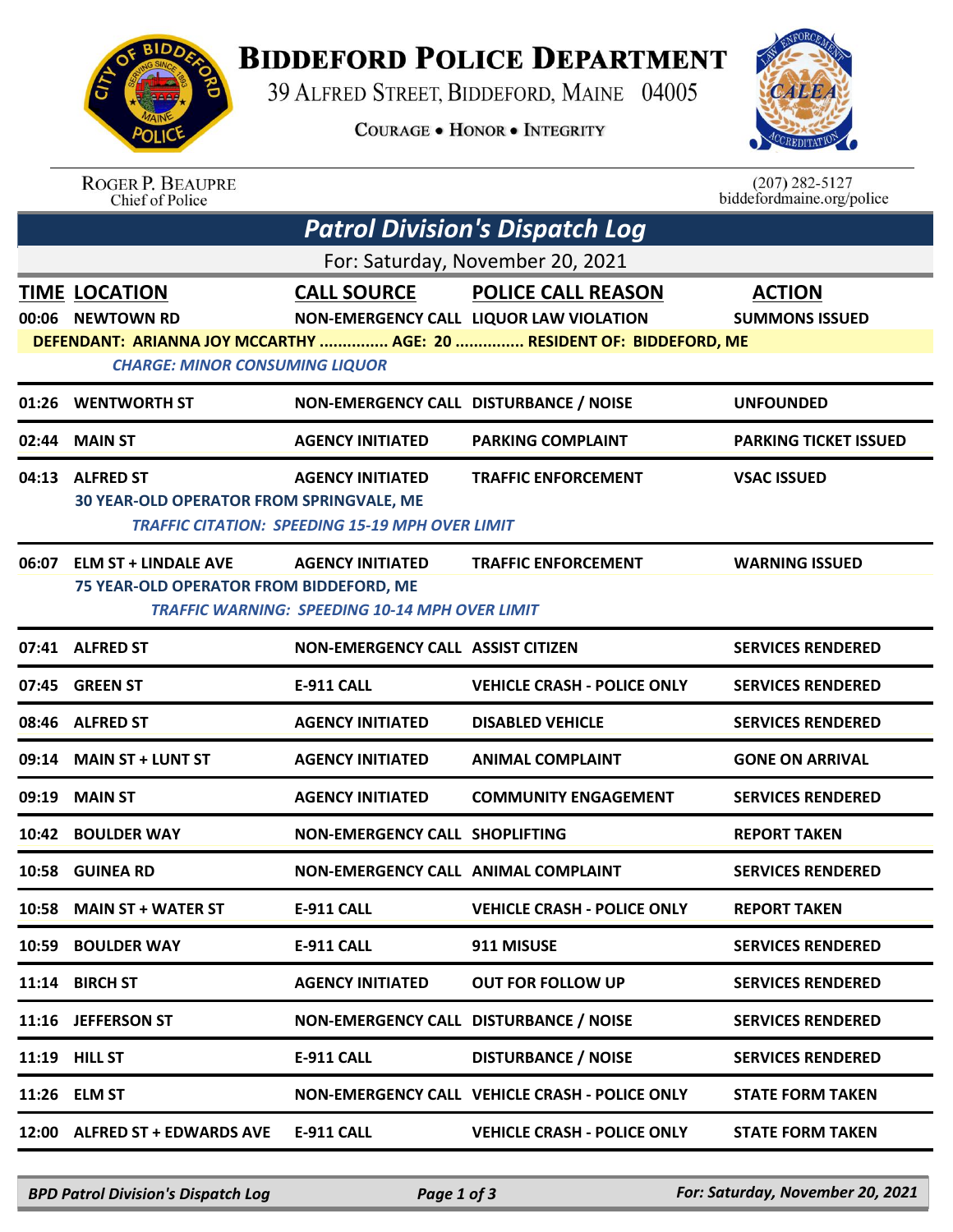|                                                                                                                                                                                                | <b>TIME LOCATION</b><br>13:15 ALFRED ST                                                                               | <b>NON-EMERGENCY CALL SUSPICION</b>         | CALL SOURCE POLICE CALL REASON                                                           | <b>ACTION</b><br><b>NEGATIVE CONTACT</b> |  |
|------------------------------------------------------------------------------------------------------------------------------------------------------------------------------------------------|-----------------------------------------------------------------------------------------------------------------------|---------------------------------------------|------------------------------------------------------------------------------------------|------------------------------------------|--|
|                                                                                                                                                                                                | 13:46 WESTERN AVE                                                                                                     | <b>NON-EMERGENCY CALL MISSING PERSON</b>    |                                                                                          | <b>REPORT TAKEN</b>                      |  |
|                                                                                                                                                                                                | 13:50 ALFRED ST                                                                                                       | <b>WALK-IN AT STATION</b>                   | HARASSMENT                                                                               | <b>UNFOUNDED</b>                         |  |
|                                                                                                                                                                                                | 13:54 ALFRED ST                                                                                                       | <b>NON-EMERGENCY CALL SUSPICION</b>         |                                                                                          | <b>REPORT TAKEN</b>                      |  |
|                                                                                                                                                                                                | 14:30 MIDDLE ST + POOL ST NON-EMERGENCY CALL VIOL OF BAIL CONDITIONS<br><b>CHARGE: VIOLATING CONDITION OF RELEASE</b> |                                             | DEFENDANT: RANDAL STERLING TOWNSEND  AGE: 30  RESIDENT OF: BIDDEFORD, ME                 | <b>SUMMONS ISSUED</b>                    |  |
|                                                                                                                                                                                                | 14:36 WESTFIELD ST                                                                                                    | <b>WALK-IN AT STATION</b>                   | <b>FRAUD / SCAM</b>                                                                      | <b>REPORT TAKEN</b>                      |  |
|                                                                                                                                                                                                | 14:58 HUBERT ST                                                                                                       | NON-EMERGENCY CALL ANIMAL COMPLAINT         |                                                                                          | <b>REPORT TAKEN</b>                      |  |
|                                                                                                                                                                                                | 15:02 GEORGE ST                                                                                                       |                                             | NON-EMERGENCY CALL MOTOR VEHICLE THEFT                                                   | <b>NEGATIVE CONTACT</b>                  |  |
|                                                                                                                                                                                                | 15:31 NEWTOWN RD                                                                                                      | <b>AGENCY INITIATED</b>                     | <b>OUT FOR FOLLOW UP</b>                                                                 | <b>SERVICES RENDERED</b>                 |  |
|                                                                                                                                                                                                | 16:15 ALFRED ST                                                                                                       | <b>WALK-IN AT STATION</b>                   | <b>ASSIST CITIZEN</b>                                                                    | <b>SERVICES RENDERED</b>                 |  |
|                                                                                                                                                                                                | 16:27 ELM ST                                                                                                          | <b>NON-EMERGENCY CALL OUT FOR FOLLOW UP</b> |                                                                                          | <b>NEGATIVE CONTACT</b>                  |  |
|                                                                                                                                                                                                | 16:35 ALFRED ST<br><b>CHARGE: CRIMINAL TRESPASS</b>                                                                   | <b>AGENCY INITIATED</b>                     | <b>FIGHTS</b><br>DEFENDANT: MATTHEW RAYMOND CRESSEY  AGE: 40  RESIDENT OF: BIDDEFORD, ME | <b>SUMMONS ISSUED</b>                    |  |
|                                                                                                                                                                                                | 16:59 JEFFERSON ST                                                                                                    | <b>NON-EMERGENCY CALL CHECK WELFARE</b>     |                                                                                          | <b>SERVICES RENDERED</b>                 |  |
|                                                                                                                                                                                                | 17:03 POOL ST                                                                                                         | <b>AGENCY INITIATED</b>                     | <b>PAPERWORK</b>                                                                         | <b>PAPERWORK NOT SERVED</b>              |  |
|                                                                                                                                                                                                | 17:03 JEFFERSON ST                                                                                                    | <b>WALK-IN AT STATION</b>                   | <b>HARASSMENT</b>                                                                        | <b>SERVICES RENDERED</b>                 |  |
| <b>19:02 MAIN ST</b><br>NON-EMERGENCY CALL TRESPASSING<br><b>SUMMONS ISSUED</b><br>DEFENDANT: MATTHEW RAYMOND CRESSEY  AGE: 40  RESIDENT OF: BIDDEFORD, ME<br><b>CHARGE: CRIMINAL TRESPASS</b> |                                                                                                                       |                                             |                                                                                          |                                          |  |
|                                                                                                                                                                                                | <b>19:29 MAIN ST</b>                                                                                                  | <b>AGENCY INITIATED</b>                     | <b>PAPERWORK</b>                                                                         | <b>PAPERWORK NOT SERVED</b>              |  |
|                                                                                                                                                                                                | 20:46 HIGH ST                                                                                                         | <b>NON-EMERGENCY CALL CIVIL COMPLAINT</b>   |                                                                                          | <b>CIVIL COMPLAINT</b>                   |  |
|                                                                                                                                                                                                | 20:59 ALFRED ST + MAINE TPKE                                                                                          | <b>E-911 CALL</b>                           | <b>BOLO</b>                                                                              | <b>UNFOUNDED</b>                         |  |
|                                                                                                                                                                                                | 21:07 CHERRY LN                                                                                                       | <b>AGENCY INITIATED</b>                     | <b>PAPERWORK</b>                                                                         | <b>PAPERWORK SERVED</b>                  |  |
|                                                                                                                                                                                                | <b>21:17 PIKE ST</b>                                                                                                  | <b>NON-EMERGENCY CALL OUT FOR FOLLOW UP</b> |                                                                                          | <b>SERVICES RENDERED</b>                 |  |
|                                                                                                                                                                                                | 22:00 BERGERON LN                                                                                                     | NON-EMERGENCY CALL ASSIST OTHER AGENCY      |                                                                                          | <b>SERVICES RENDERED</b>                 |  |
|                                                                                                                                                                                                | 22:23 ALFRED ST<br><b>CHARGE: CRIMINAL TRESPASS</b>                                                                   | NON-EMERGENCY CALL TRESPASSING              | DEFENDANT: MATTHEW RAYMOND CRESSEY  AGE: 40  RESIDENT OF: BIDDEFORD, ME                  | <b>SUMMONS ISSUED</b>                    |  |
|                                                                                                                                                                                                | <b>22:32 PIKE ST</b>                                                                                                  | NON-EMERGENCY CALL OUT FOR FOLLOW UP        |                                                                                          | <b>SERVICES RENDERED</b>                 |  |